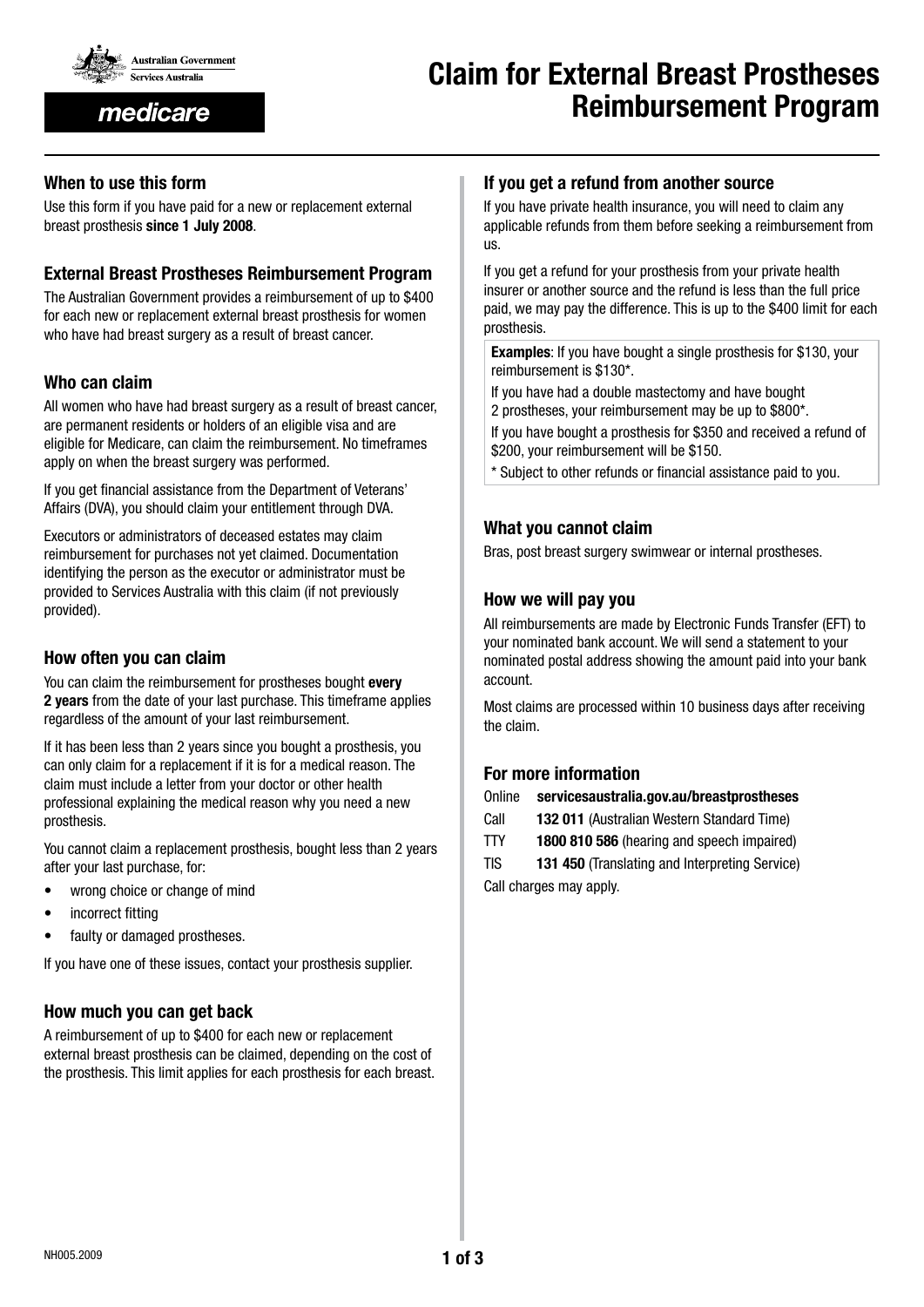

medicare

# Claim for External Breast Prostheses Reimbursement Program (NH005)

|                                                                                           | <b>Filling in this form</b>                                                                                          |  |                                                                                                                                                                                       | <b>Bank account details</b>                                                                                |                                                                |  |
|-------------------------------------------------------------------------------------------|----------------------------------------------------------------------------------------------------------------------|--|---------------------------------------------------------------------------------------------------------------------------------------------------------------------------------------|------------------------------------------------------------------------------------------------------------|----------------------------------------------------------------|--|
| You can complete this form on your computer, print and sign it.                           |                                                                                                                      |  |                                                                                                                                                                                       | If you have previously supplied your bank account details to                                               |                                                                |  |
|                                                                                           | If you have a printed form:                                                                                          |  |                                                                                                                                                                                       |                                                                                                            | Medicare, do you still want to use those bank account details? |  |
| Use black or blue pen.                                                                    |                                                                                                                      |  |                                                                                                                                                                                       | Any bank details provided in this form will result in all<br>Medicare payments being paid to this account. |                                                                |  |
| Print in BLOCK LETTERS.                                                                   |                                                                                                                      |  |                                                                                                                                                                                       |                                                                                                            |                                                                |  |
| Where you see a box like this $\Box$ <b>Go to 1</b> skip to the<br>question number shown. |                                                                                                                      |  | No l<br>Yes L                                                                                                                                                                         | $\bigcirc$ Go to next question<br>$\bigtriangledown$ Go to 10                                              |                                                                |  |
| <b>Claimant's details</b> $-$ the person who received the prosthesis(es)                  |                                                                                                                      |  | 9<br>The bank, building society or credit union account must be in<br>your name. A joint account is acceptable. Payments cannot be<br>made to credit card, loan or mortgage accounts. |                                                                                                            |                                                                |  |
| Medicare card number<br>1                                                                 |                                                                                                                      |  |                                                                                                                                                                                       |                                                                                                            |                                                                |  |
| Ref no.                                                                                   |                                                                                                                      |  |                                                                                                                                                                                       | Name of bank, building society or credit union                                                             |                                                                |  |
| $\mathbf{2}$                                                                              | <b>Miss</b><br><b>Ms</b><br><b>Mrs</b><br>Other<br>Mr                                                                |  |                                                                                                                                                                                       |                                                                                                            |                                                                |  |
| Family name                                                                               |                                                                                                                      |  |                                                                                                                                                                                       | Branch number (BSB)                                                                                        |                                                                |  |
|                                                                                           |                                                                                                                      |  |                                                                                                                                                                                       |                                                                                                            |                                                                |  |
|                                                                                           | First given name                                                                                                     |  |                                                                                                                                                                                       | Account number (this may not be the card number)                                                           |                                                                |  |
|                                                                                           |                                                                                                                      |  |                                                                                                                                                                                       |                                                                                                            |                                                                |  |
|                                                                                           |                                                                                                                      |  |                                                                                                                                                                                       | Account held in the name(s) of                                                                             |                                                                |  |
| 3                                                                                         | Postal address                                                                                                       |  |                                                                                                                                                                                       |                                                                                                            |                                                                |  |
|                                                                                           |                                                                                                                      |  |                                                                                                                                                                                       |                                                                                                            |                                                                |  |
|                                                                                           |                                                                                                                      |  |                                                                                                                                                                                       | <b>10</b> Have you received a refund or financial assistance from a                                        |                                                                |  |
|                                                                                           | Postcode                                                                                                             |  |                                                                                                                                                                                       | private health fund for the prosthesis(es) you are claiming?                                               |                                                                |  |
| 4                                                                                         | Do you want this recorded as your permanent postal address?                                                          |  | No                                                                                                                                                                                    |                                                                                                            |                                                                |  |
|                                                                                           | N <sub>0</sub>                                                                                                       |  | Yes                                                                                                                                                                                   | Give details of the amount(s) you have received:                                                           |                                                                |  |
|                                                                                           | Yes                                                                                                                  |  |                                                                                                                                                                                       | Private health fund                                                                                        | \$                                                             |  |
|                                                                                           | If you are listed on a Medicare card with others and you do                                                          |  |                                                                                                                                                                                       | Other                                                                                                      | \$                                                             |  |
|                                                                                           | not want the address change applied to everyone on your                                                              |  |                                                                                                                                                                                       | The amount of your reimbursement will be                                                                   |                                                                |  |
|                                                                                           | Medicare card, contact Medicare to transfer to a new card.                                                           |  |                                                                                                                                                                                       | reduced by the amount refunded or financial                                                                |                                                                |  |
| 5                                                                                         | Daytime phone number                                                                                                 |  |                                                                                                                                                                                       | assistance already received.                                                                               |                                                                |  |
|                                                                                           |                                                                                                                      |  |                                                                                                                                                                                       |                                                                                                            |                                                                |  |
| 6                                                                                         | Email (optional)                                                                                                     |  |                                                                                                                                                                                       | <b>Executor or administrator details</b>                                                                   |                                                                |  |
|                                                                                           |                                                                                                                      |  |                                                                                                                                                                                       | Only complete this question if you are the executor or                                                     |                                                                |  |
|                                                                                           |                                                                                                                      |  | administrator of an estate where the claimant is deceased.                                                                                                                            |                                                                                                            |                                                                |  |
| 7                                                                                         | Prosthesis - tick one or both                                                                                        |  |                                                                                                                                                                                       |                                                                                                            |                                                                |  |
|                                                                                           | 11 Full name of executor or administrator of the deceased<br>Left breast<br>claimant's estate<br><b>Right breast</b> |  |                                                                                                                                                                                       |                                                                                                            |                                                                |  |
|                                                                                           |                                                                                                                      |  |                                                                                                                                                                                       |                                                                                                            |                                                                |  |
|                                                                                           |                                                                                                                      |  |                                                                                                                                                                                       |                                                                                                            |                                                                |  |
|                                                                                           |                                                                                                                      |  |                                                                                                                                                                                       | 12 Contact phone number                                                                                    |                                                                |  |
|                                                                                           |                                                                                                                      |  |                                                                                                                                                                                       |                                                                                                            |                                                                |  |
|                                                                                           |                                                                                                                      |  |                                                                                                                                                                                       |                                                                                                            |                                                                |  |
|                                                                                           |                                                                                                                      |  |                                                                                                                                                                                       |                                                                                                            |                                                                |  |